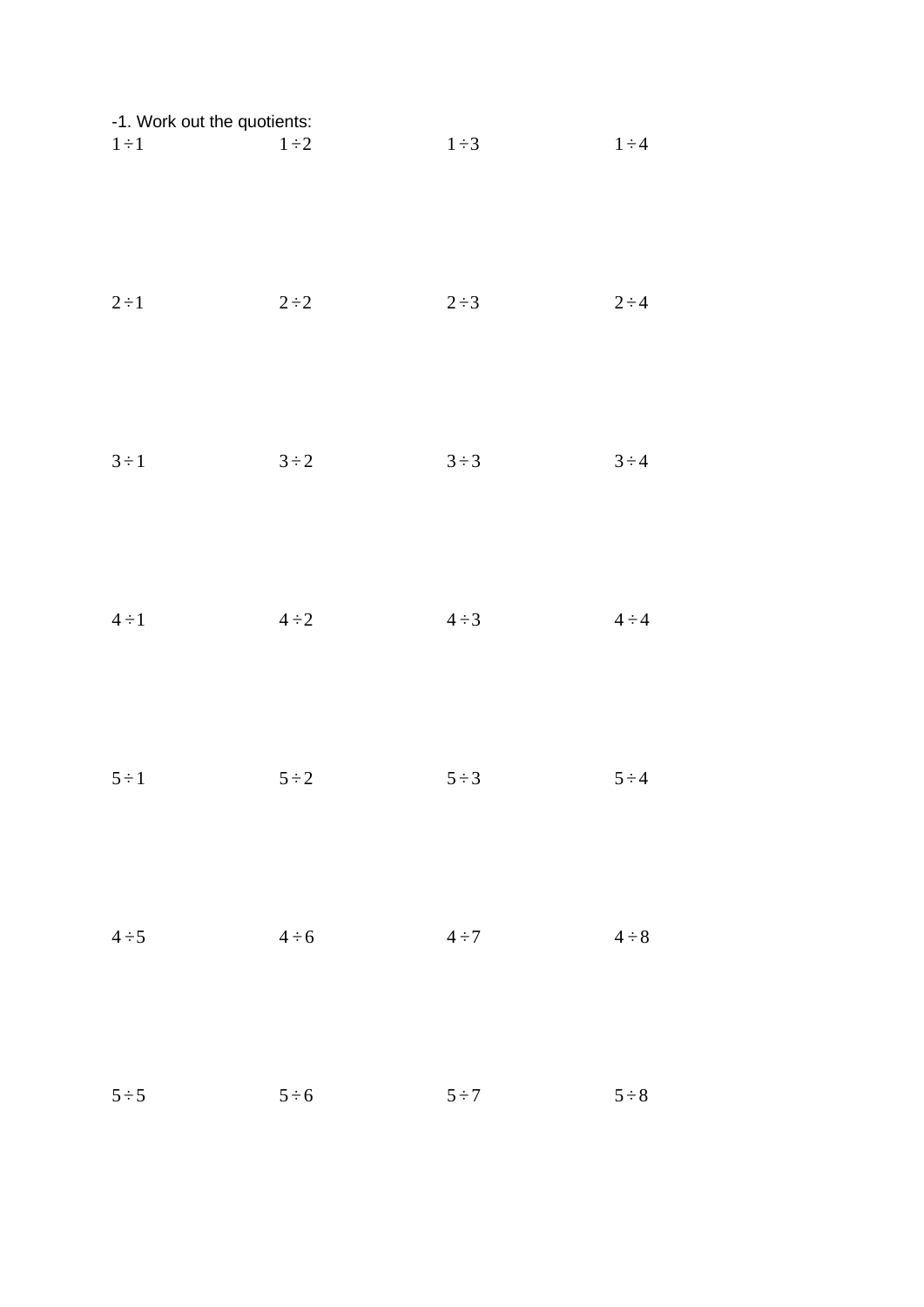| 0. Simplify the fractions: |                 |                 |                 |
|----------------------------|-----------------|-----------------|-----------------|
| $rac{2}{1}$                | $\frac{4}{1}$   | $\frac{6}{1}$   | $\frac{8}{1}$   |
| $rac{2}{2}$                | $\frac{4}{2}$   | $\frac{6}{2}$   | $\frac{8}{2}$   |
| $\frac{2}{6}$              | $\frac{4}{6}$   | $\frac{6}{6}$   | $\frac{8}{6}$   |
| $\frac{10}{6}$             | $\frac{20}{6}$  | $\frac{30}{6}$  | $\frac{40}{6}$  |
| $\frac{10}{42}$            | $\frac{20}{42}$ | $\frac{30}{42}$ | $\frac{40}{42}$ |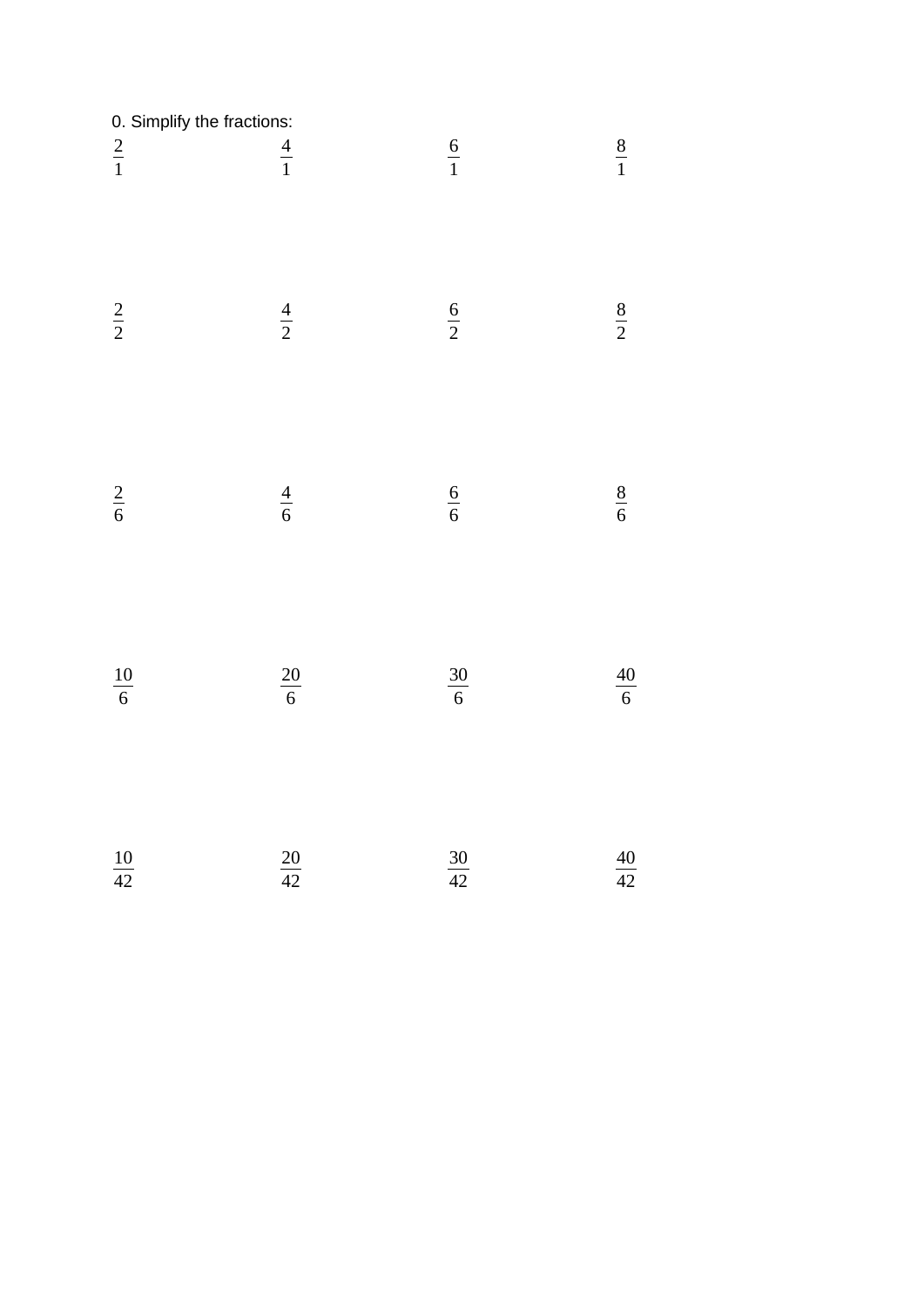1. Fill in the missing numbers:

| $\frac{1}{1} = \frac{\square}{1}$ | $\frac{2}{1} = \frac{\Box}{1}$    | $\frac{3}{1} = \frac{1}{1}$       |
|-----------------------------------|-----------------------------------|-----------------------------------|
| $\frac{1}{2} = \frac{\square}{2}$ | $\frac{2}{2} = \frac{\Box}{2}$    | $\frac{3}{2} = \frac{1}{2}$       |
| $\frac{1}{1} = \frac{\square}{2}$ | $rac{2}{1} = \frac{\square}{2}$   | $\frac{3}{1} = \frac{1}{2}$       |
| $\frac{2}{2} = \frac{\Box}{1}$    | $\frac{4}{2} = \frac{1}{1}$       | $\frac{6}{2} = \frac{1}{1}$       |
| $\frac{1}{1} = \frac{\square}{3}$ | $rac{2}{1} = \frac{\square}{3}$   | $\frac{3}{1} = \frac{\square}{3}$ |
| $\frac{2}{2} = \frac{\square}{3}$ | $rac{4}{2} = \frac{\square}{3}$   | $\frac{6}{2} = \frac{\square}{3}$ |
| $\frac{3}{6} = \frac{1}{2}$       | $\frac{6}{6} = \frac{\square}{2}$ | $\frac{9}{6} = \frac{1}{2}$       |
| $\frac{2}{2} = \frac{1}{6}$       | $\frac{4}{2} = \frac{1}{6}$       | $\frac{6}{2} = \frac{1}{6}$       |
| $\frac{3}{6} = \frac{1}{12}$      | $\frac{6}{6} = \frac{\Box}{12}$   | $\frac{9}{6} = \frac{1}{12}$      |
| $\frac{3}{2} = \frac{1}{6}$       | $\frac{5}{2} = \frac{1}{6}$       | $\frac{7}{2} = \frac{1}{6}$       |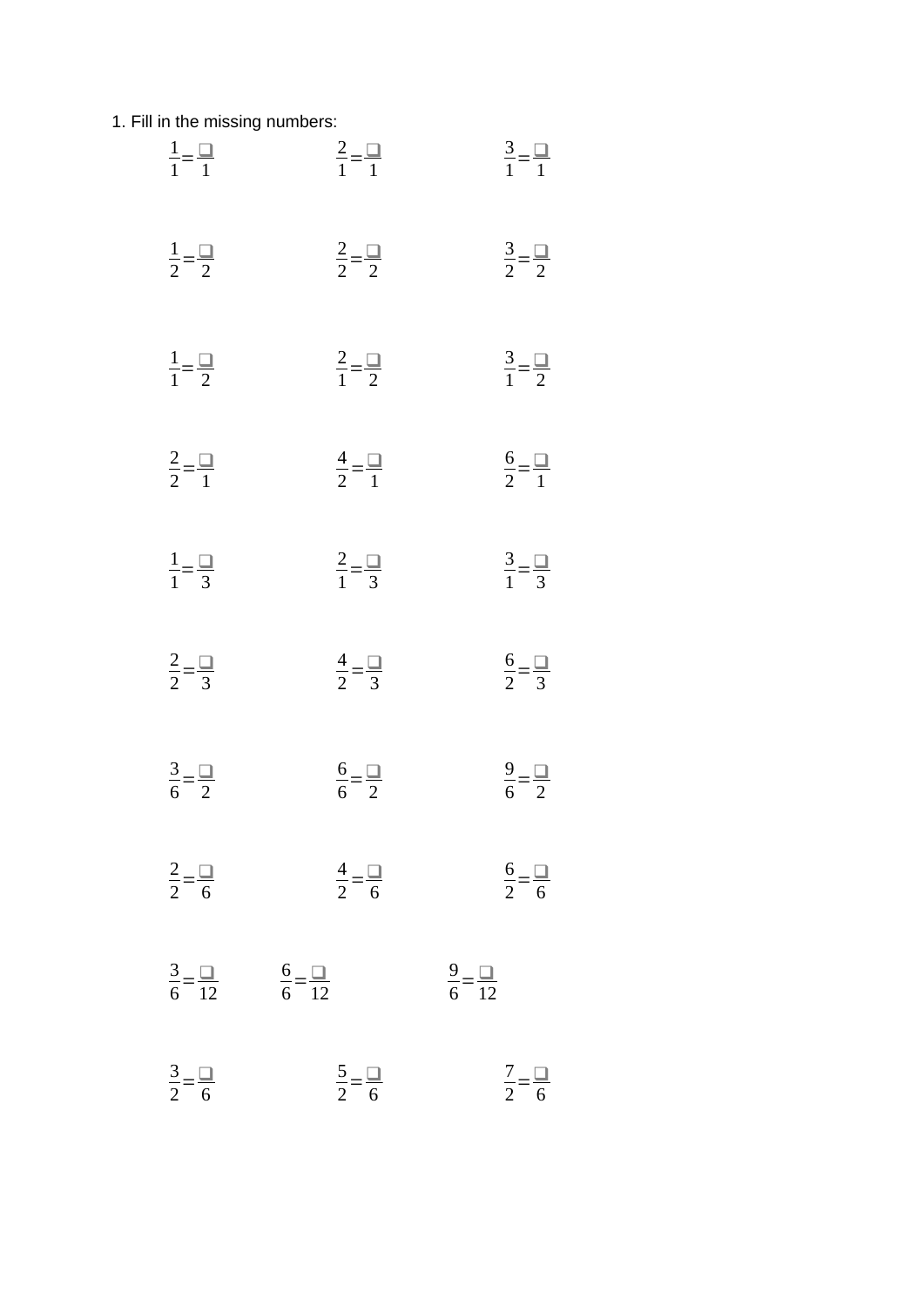| $\frac{1}{1} = \frac{1}{1}$       | $\frac{1}{1} = \frac{2}{1}$     | $\frac{\square}{1} = \frac{3}{1}$ |
|-----------------------------------|---------------------------------|-----------------------------------|
| $\frac{1}{2} = \frac{1}{2}$       | $\frac{2}{2} = \frac{2}{2}$     | $\frac{2}{2} = \frac{3}{2}$       |
| $\frac{1}{1} = \frac{2}{2}$       | $\frac{\Box}{1} = \frac{4}{2}$  | $\frac{1}{1} = \frac{6}{2}$       |
| $\frac{2}{2} = \frac{2}{1}$       | $\frac{1}{2} = \frac{4}{1}$     | $\frac{1}{2} = \frac{6}{1}$       |
| $\frac{\square}{1} = \frac{3}{3}$ | $\frac{1}{1} = \frac{6}{3}$     | $\frac{1}{1} = \frac{9}{3}$       |
| $\frac{1}{2} = \frac{3}{3}$       | $\frac{1}{2} = \frac{6}{3}$     | $\frac{1}{2} = \frac{9}{3}$       |
| $\frac{1}{6} = \frac{3}{2}$       | $\frac{1}{6} = \frac{6}{2}$     | $\frac{1}{6} = \frac{9}{2}$       |
| $\frac{2}{\Box} = \frac{6}{6}$    | $\frac{4}{\Box} = \frac{6}{6}$  | $\frac{6}{\Box} = \frac{6}{6}$    |
| $\frac{3}{\Box} = \frac{6}{12}$   | $\frac{6}{\Box} = \frac{6}{12}$ | $\frac{9}{\Box} = \frac{6}{12}$   |
| $\frac{3}{2} = \frac{6}{2}$       | $\frac{5}{2} = \frac{10}{1}$    | $\frac{7}{2} = \frac{21}{1}$      |

 $\overline{12}$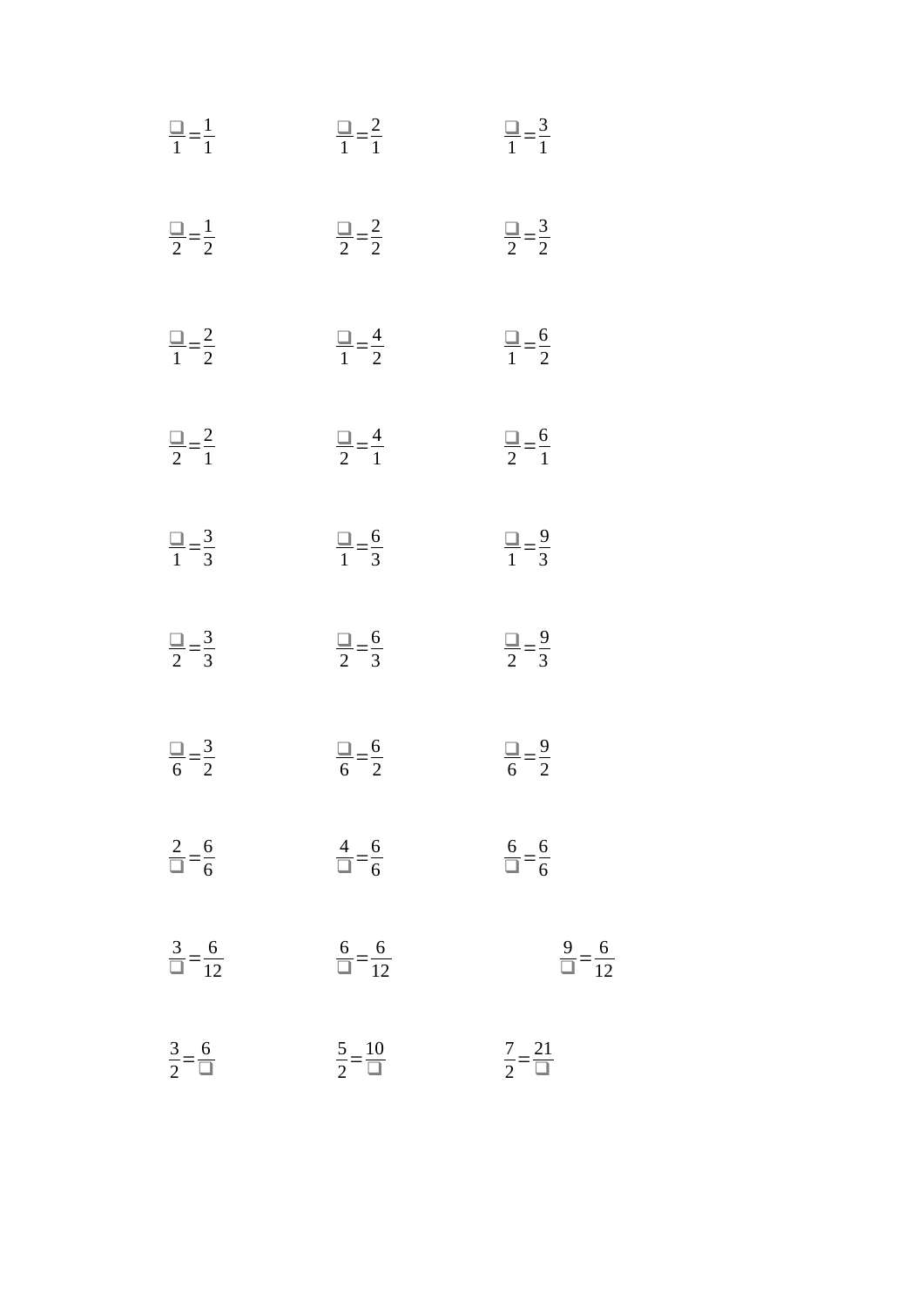| 2. Evaluate the expressions<br>$0^0$                 | $\boldsymbol{0}^1$         | $0^2\,$            | $0^3\,$            |
|------------------------------------------------------|----------------------------|--------------------|--------------------|
| $1^0$                                                | $\boldsymbol{1}^1$         | $\boldsymbol{1}^2$ | $\boldsymbol{1}^3$ |
| $2^0$                                                | $2^{\scriptscriptstyle 1}$ | $2^2$              | $2^3$              |
| $3^0$                                                | $\mathbf{3}^1$             | $3^2$              | $3^3$              |
| $4^0$                                                | $\boldsymbol{4}^1$         | $4^2$              | $4^3$              |
| $\frac{\textstyle 1}{{\textstyle 1}}^{\textstyle 1}$ | $\frac{1^2}{1^1}$          | $\frac{1}{1}^3$    | $\frac{1^4}{1^1}$  |
| $\frac{2^1}{1^1}$                                    | $\frac{2^2}{1^1}$          | $\frac{2^3}{1^1}$  | $\frac{2^4}{1^1}$  |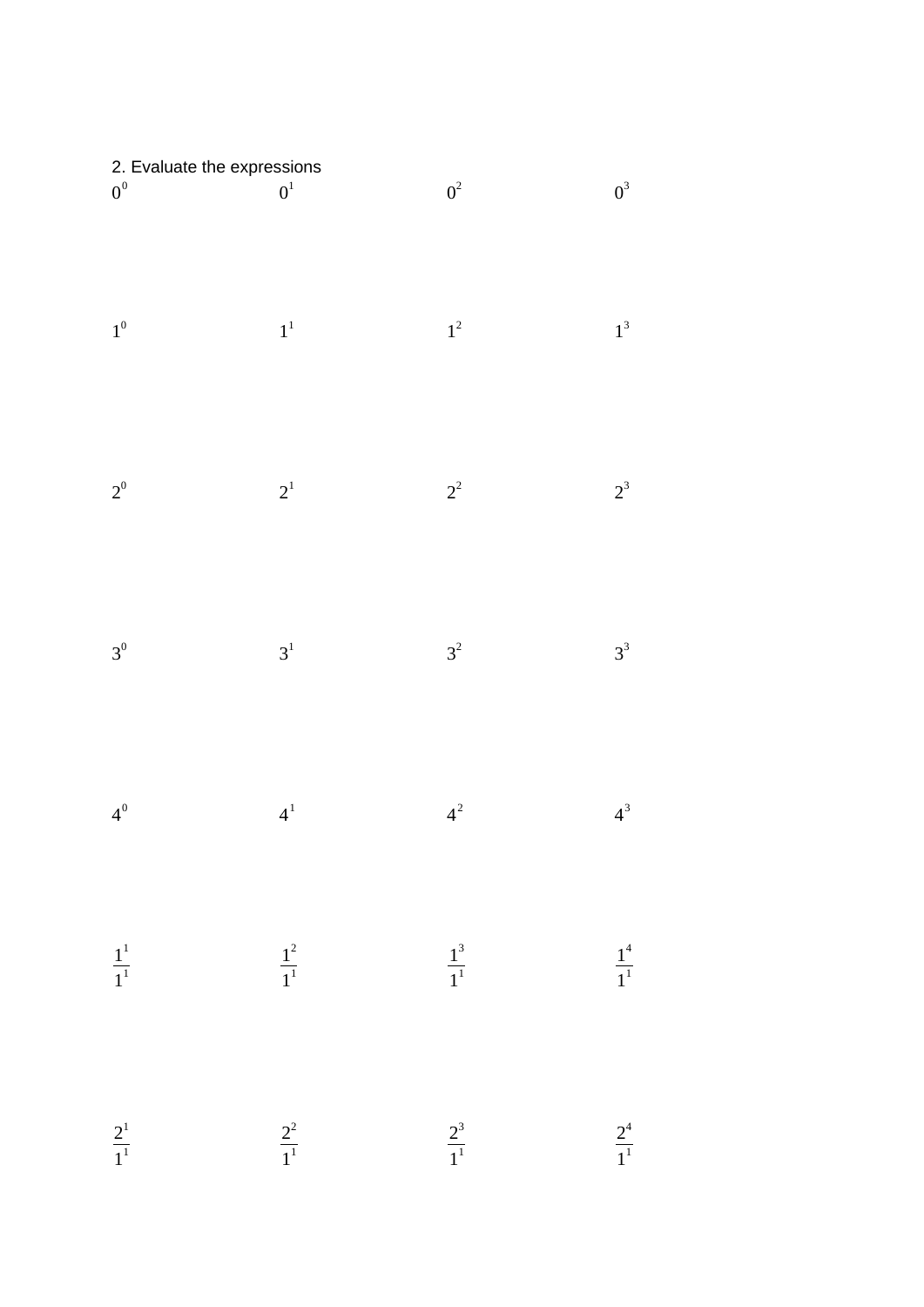$$
\frac{1^{1}}{2^{1}}
$$
\n
$$
\frac{1^{2}}{2^{1}}
$$
\n
$$
\frac{2^{1}}{2^{1}}
$$
\n
$$
\frac{2^{2}}{2^{1}}
$$
\n
$$
\frac{2^{2}}{2^{1}}
$$
\n
$$
\frac{2^{3}}{2^{1}}
$$
\n
$$
\frac{2^{4}}{2^{1}}
$$
\n
$$
\frac{1^{1}}{2^{2}}
$$
\n
$$
\frac{1^{2}}{2^{2}}
$$
\n
$$
\frac{1^{3}}{2^{2}}
$$
\n
$$
\frac{1^{4}}{2^{2}}
$$
\n
$$
\frac{2^{4}}{2^{2}}
$$
\n
$$
\frac{2^{1}}{2^{2}}
$$
\n
$$
\frac{2^{2}}{2^{2}}
$$
\n
$$
\frac{2^{3}}{2^{2}}
$$
\n
$$
\frac{2^{4}}{2^{2}}
$$
\n
$$
\frac{1^{1}+1}{2^{2}}
$$
\n
$$
\frac{1^{2}+1}{2^{2}}
$$
\n
$$
\frac{1^{3}+1}{2^{2}}
$$
\n
$$
\frac{1^{4}+1}{2^{2}}
$$
\n
$$
\frac{1^{4}+1}{2^{2}}
$$
\n
$$
\frac{1^{4}+1}{2^{2}}
$$
\n
$$
\frac{1^{4}+1}{2^{2}}
$$
\n
$$
\frac{1^{4}+1}{2^{2}}
$$
\n
$$
\frac{1^{4}+1}{2^{2}}
$$
\n
$$
\frac{1^{4}+1}{2^{2}}
$$
\n
$$
\frac{1^{4}+1}{2^{2}}
$$
\n
$$
\frac{1^{4}+1}{2^{2}}
$$
\n
$$
\frac{1^{4}+1}{2^{2}}
$$
\n
$$
\frac{1^{4}+1}{2^{2}}
$$